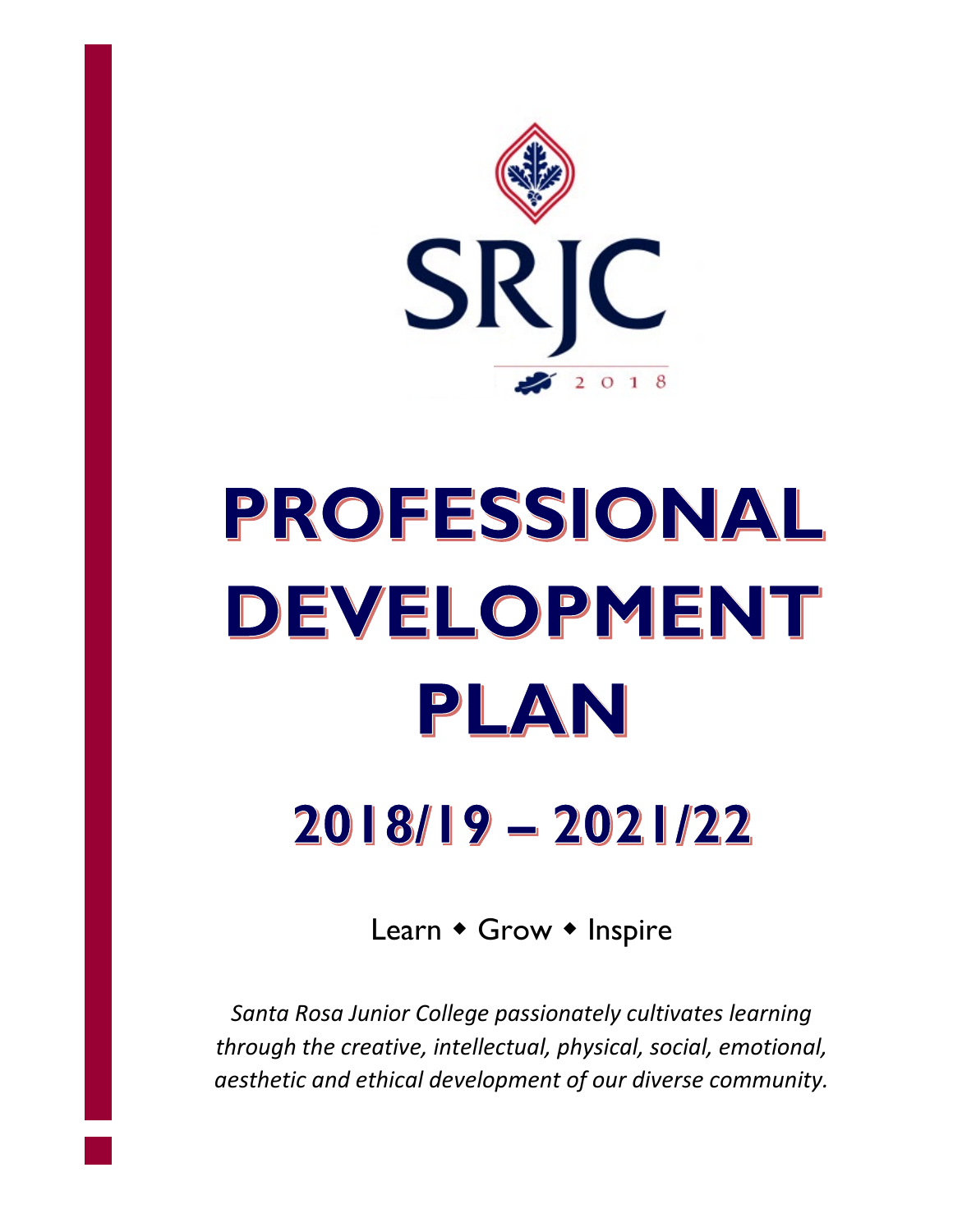

# **TABLE OF CONTENTS**

- **I.** Introduction
- **II.** Professional Development Executive Summary
- **III.** How Success is Measured
- **IV.** Accomplishments, Opportunities and Challenges
- **V.** Funding Sources
- **VI.** Appendix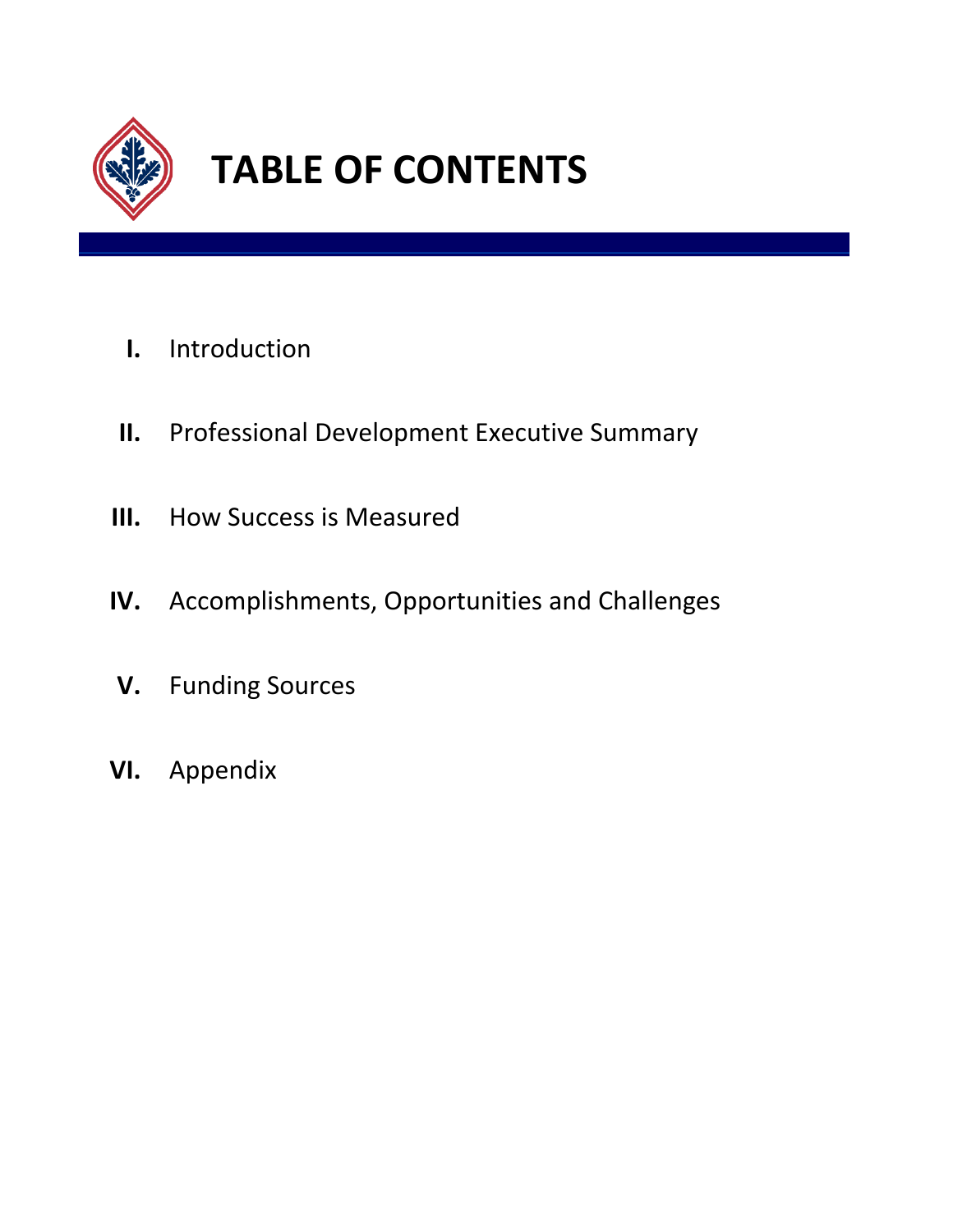# **I. INTRODUCTION**

At Santa Rosa Junior College, our mission is to passionately cultivate learning through the creative, intellectual, physical, social, emotional, aesthetic and ethical development of our diverse community. One of our goals is to promote personal and professional growth and cultivate joy at work and in lifelong learning. Our purpose is to provide enriching learning opportunities for our community and in order for us to fulfill this purpose, we are committed to providing professional development opportunities for our faculty and staff in order to continuously improve our knowledge and life experience.

## Professional Development Program Mission Statement

SRJC Professional Development promotes an environment of collegiality, fosters inquiry and exploration, and encourages excellence in the education and success of students, with opportunity for all members of the college community to engage.

# **II. PROFESSIONAL DEVELOPMENT EXECUTIVE SUMMARY**

# Program Oversight

Human Resources provides administrative oversight and support for the professional development function at the District. The Director of Human Resources oversees this function with support from staff in the department. Human Resources works collaboratively with the Faculty Professional Development Coordinators and the Professional Development Committee to develop and implement professional development programming and activities. College initiatives such as Career Education and Student Equity also have funding and an approval process for professional development whereby information is shared with the Professional Development Committee. Following are the highlights of our professional development program:

- All-college professional development activity day offered each semester;
- A variety of professional development and flex opportunities are offered weekly;
- Monthly and quarterly orientation programs are offered for new employees as well as annual orientations for new hire faculty;
- In consultation with the Vice President of Academic Affairs/Assistant Superintendent, Faculty Professional Development Coordinators develop and implement a 2-year faculty learning program for new full-time faculty; and coordinate faculty flex activities;
- Employee recognition programs are offered such as the Harvey Hansen New Employee Welcome event, the Employee Degree Recognition Program and the Retirement Reception;
- The District provides support for all employees to enhance their knowledge and skills through state funded professional development projects such as the SRJC Leadership Academy, the Embracing a Culture of Inclusion training program and the Enrollment Fee Reimbursement Program for employees enrolling in SRJC courses related to their employment.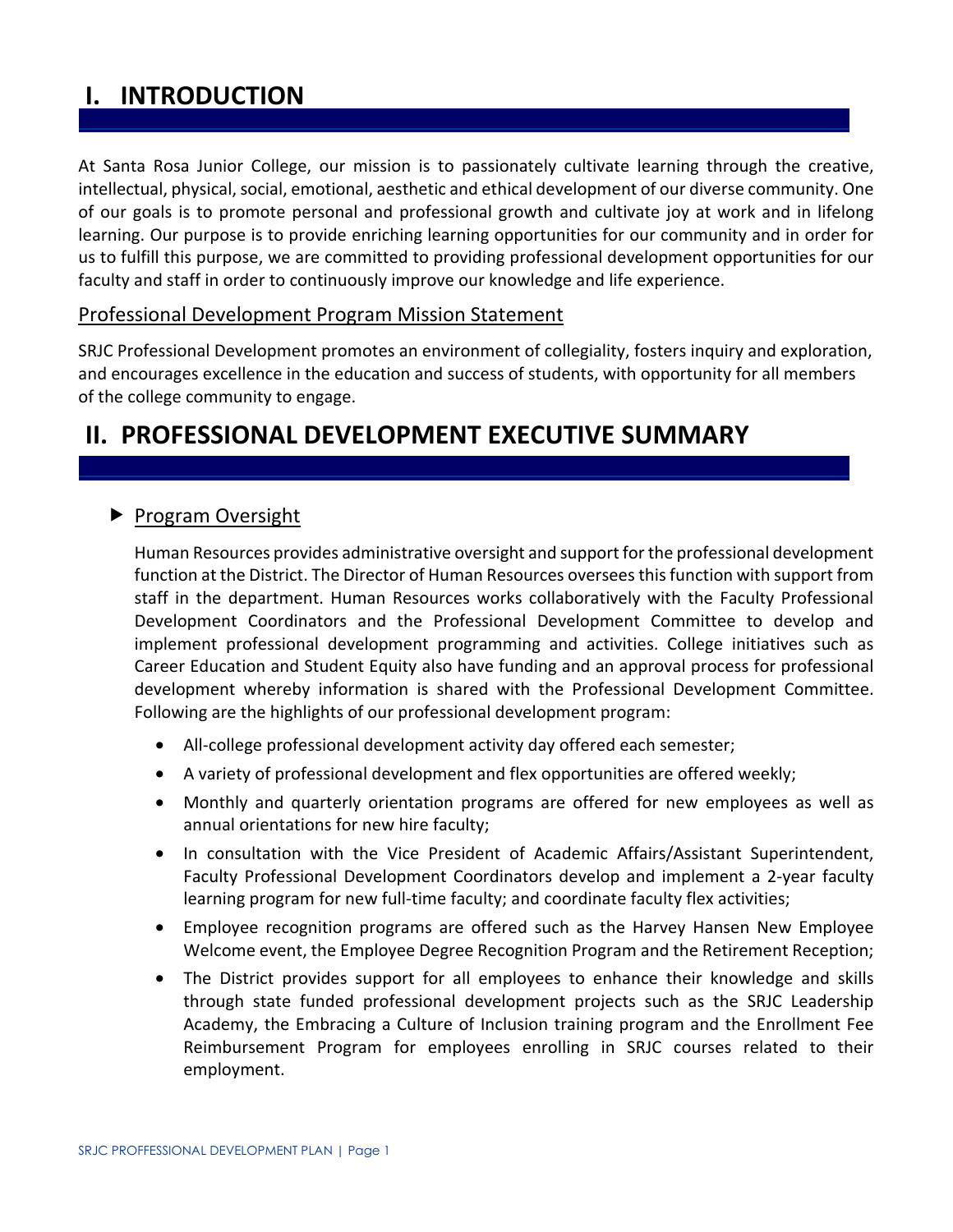# **Professional Development Committee**

The Professional Development Committee was established in order to support shared governance and the professional development needs for the District.

The committee's function is as follows:

- Organizes the Professional Development Activity Day Program for all employees;
- Addresses the needs of all District employees regarding staff development;
- Sets staff development goals, both immediate and long range;
- Collaborates with other committees on staff development matters;
- Oversees the flexible calendar program (the "Flex Program") for the District;
- When funding is available, reviews staff development projects/funding applications (AB1725 restricted funds for staff development);
- Responds to training needs for critical College Initiatives.

The Professional Development Committee is a standing committee with responsibility for developing and recommending professional development programming to the College President, the President of the Academic Senate, and the President of the Classified Senate. The Faculty Professional Development Coordinators are appointed by the Vice President of Academic Affairs/Assistant Superintendent and the President of the Academic Senate for one and two-year terms. The committee plans a menu of professional development trainings for Professional Development Activities (PDA) day, conducts professional development needs assessments of District employees, and recommends additional workshops and flex trainings for faculty, classified professionals and administrators. The committee also recommends professional development goals for the District, supports the flexible calendar program (the "Flex Program"); and develops training programs in response to changing institutional needs.

The committee meets bi-monthly and has a tri-chair structure with the following individuals serving as tri-chairs: Vice President of Human Resources or designee, Classified Representative appointed by the Classified Senate and a Faculty Professional Development Coordinator. The committee includes twelve representatives from the following constituent groups:

- ▶ Two administrators, appointed by the Superintendent/President;
- ▶ Four Classified representatives, appointed by the Classified Senate
- $\triangleright$  Six faculty (four appointed by the Academic Senate, one appointed by the All Faculty Association and one adjunct faculty appointed by the All Faculty Association);

Permanent members by position include an Academic Affairs Supervising Administrator, or designee the Vice President of Human Resources or designee, Administrative Assistant, Human Resources (Ex-Officio) and two Faculty Professional Development Coordinators.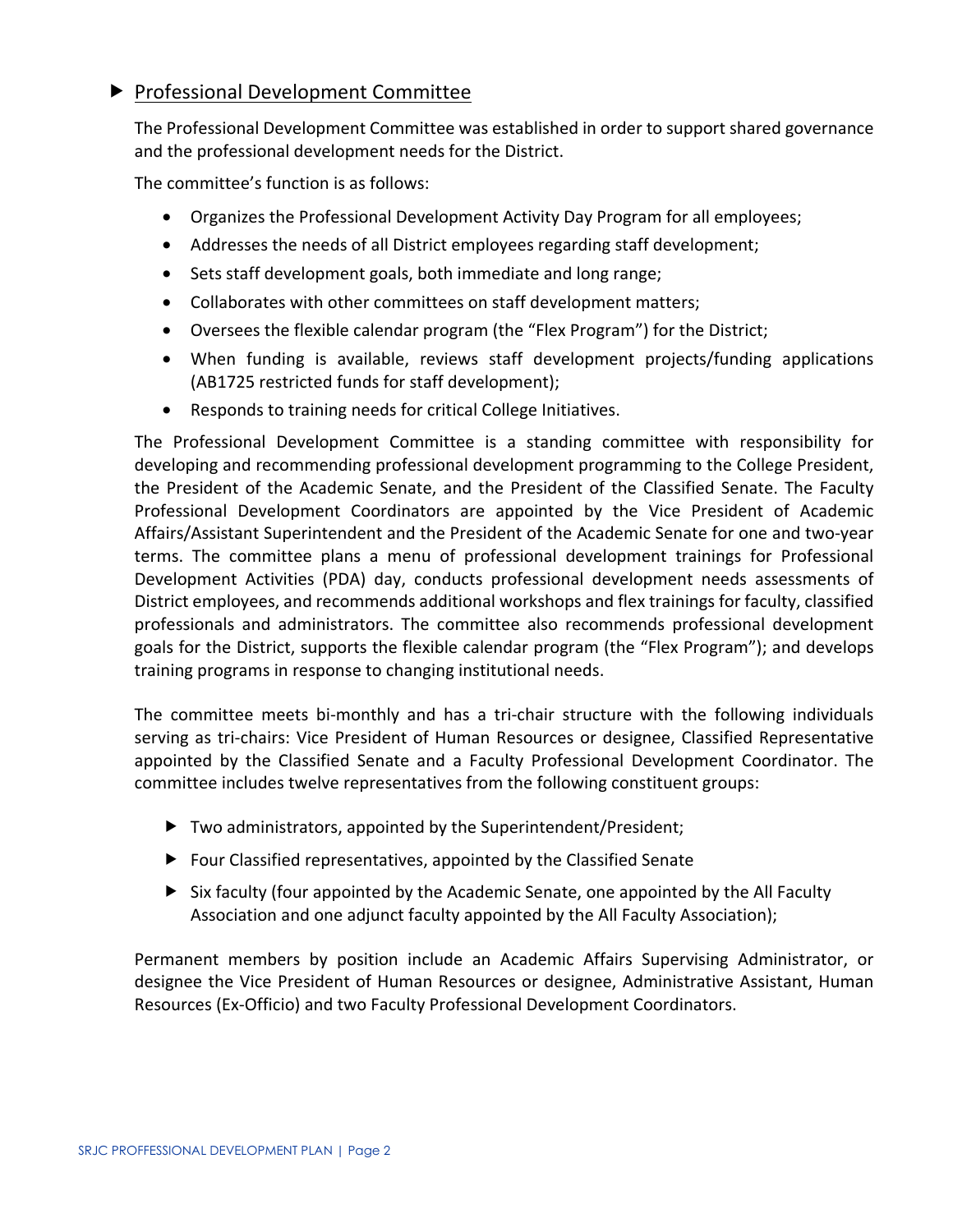# **III. HOW SUCCESS IS MEASURED**

#### DISTRICT STRATEGIC PLAN

Professional development and learning are integrated into the District's Strategic Plan. This is demonstrated by the District's mission statement:

*SRJC passionately cultivates learning through the creative, intellectual, physical, social, emotional, aesthetic and ethical development of our diverse community.* 

For full District Strategic Plan, please see<https://planning.santarosa.edu/>

#### EVALUATIONS AND ASSESSMENTS

The District offers all-college professional development activity days once per semester. Participants evaluate individual workshops along with an overall evaluation for each full day of workshops. Results are distributed and discussed at Professional Development Committee meetings. The results, comments, and suggestions received in these assessments are considered in the planning of future professional development events.

- Professional Development Day (2 days fall and spring) electronic evaluation after each day
- Designated Department Activity Day (1 day spring) electronic evaluation
- New Faculty Orientation Full-time faculty 2 days in the fall term, Part-time faculty  $-1$ day in the fall term- electronic evaluation after each day
- New Full-time Faculty Experience (2 year program fall and spring) electronic evaluation end of year
- Menu of Activities and Group Workshops: Ongoing Flex Activities (year round) Evaluation done after each workshop
- Technology trainings offered monthly with workshop evaluations
- Needs Assessments: Periodic needs assessments are conducted every four years to assess the effectiveness of the District's professional development programming.

The Professional Development Committee responds to the evaluations by reviewing them at the committee meetings and recommending follow up or changes. *Examples include:* 

- Modifications to Professional development Days by bringing in recommended topics/speakers; encouraging more workshops under requested topics; adjusting time/place of workshops for topics with extended time needs (all day trainings in one area for example).
- Based on new faculty evaluations, a Program Coordinators training has been developed to respond to the unique needs of Career Education Coordinators.
- Recognizing the need for succession planning for retirees and an early retirement incentive, the Leadership Academy was developed to grow our own leaders.
- Continual modifications to New Faculty Orientation and the 2-year new faculty training.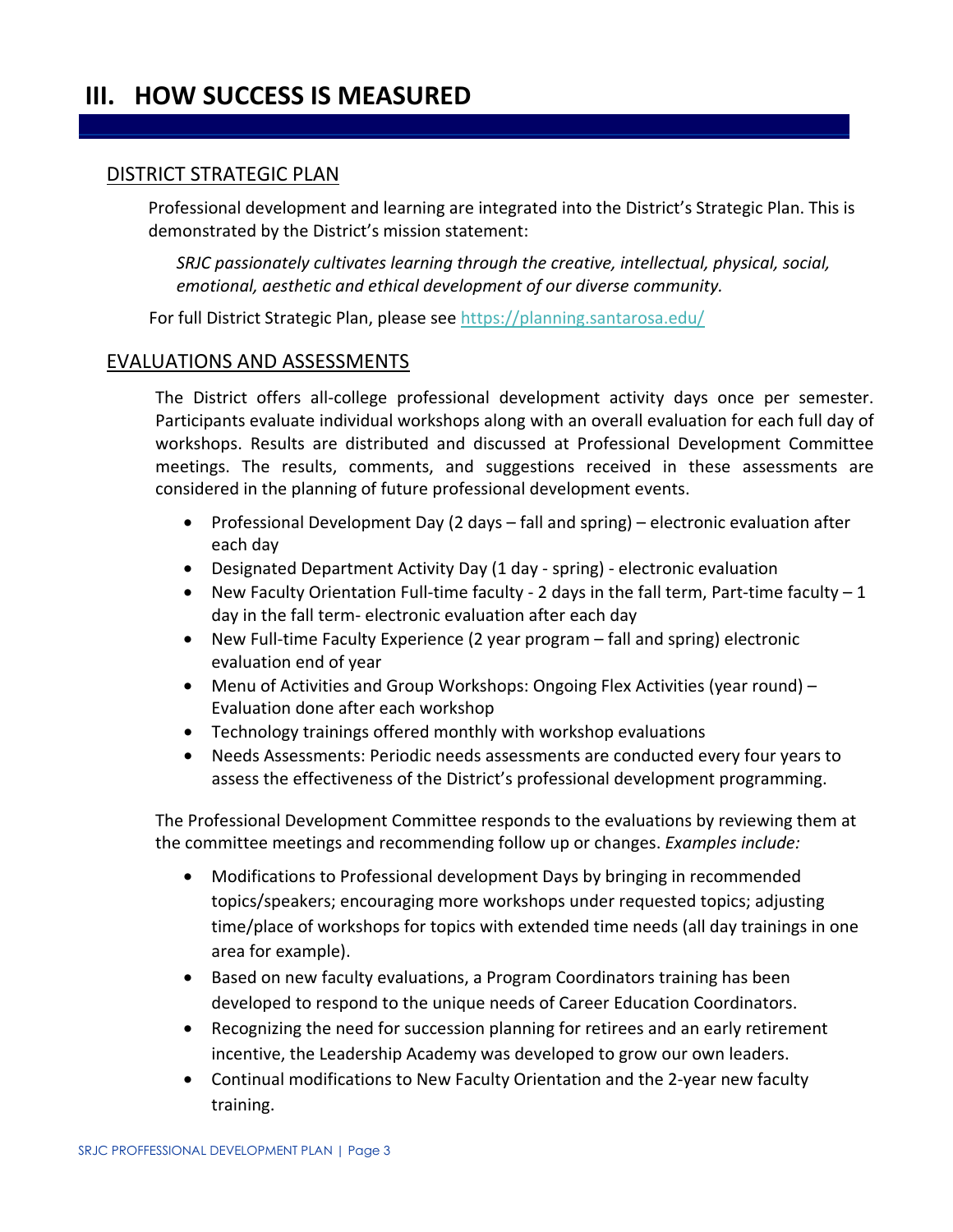# COLLABORATION WITH OTHER PLANS AND INITIATIVES

The Professional Development Committee collaborates with other plans and initiatives on yearly basis to share information and avoid duplication of efforts.

- EEO Plan: EEO Multiple Methods funds provide funding for trainings relevant to cultural proficiency, inclusion and diversity to support professional development on these topics.
- Integrated Student Success Plan: This group provide a regular training series which is shared at the beginning of each academic year with the PDC.
- Strong Workforce: Provides individual grants to Career Education faculty to participate in conference and travel for professional development.
- Guided Pathways
- SEA Funding

## PROFESSIONAL DEVELOPMENT COMMITTEE GOALS

Each year the Professional Development Committee establishes a list of goals to work on for the following year. At the end of the spring term, PDC reviews the goals and determines the status of goals to measure the success of the program.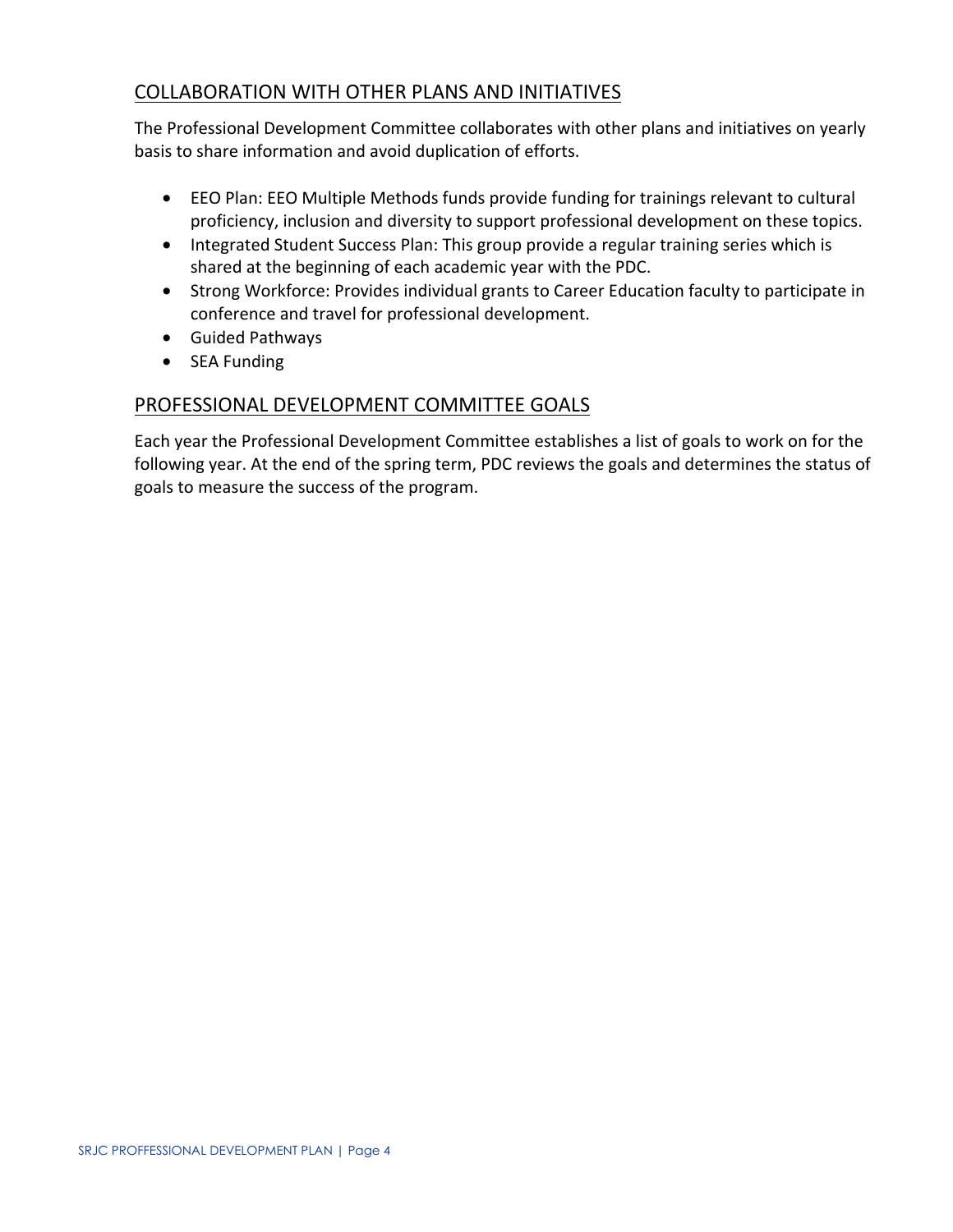# **IV. ACCOMPLISHMENTS, OPPORTUNITIES & CHALLENGES**

# ACCOMPLISHMENTS AND CHANGES (18/19)

- 1. Classified Professional Development
	- a. Negotiated classified flex time to be used for professional development
	- b. Increased classified employee participation in professional development conferences, flex days and the SRJC Leadership Academy

#### 2. Faculty Professional Development

- a. Implemented Spring Departmentally Determined Activity Day
- b. Implemented 2-year New Faculty learning program (including orientation days and a program for new tenure-track faculty)
- c. Implemented Appreciative Observations (program for sharing of teaching pedagogy)
- 3. New Initiatives
	- a. Embracing a Culture of Inclusion Program: Building Community Events (SRJC received 'Outstanding Program' award from California Community College Council for Staff Development (4CSD)
	- b. Leadership Academy (coordinated professional development program to support all employee groups)
		- FitSRJC Wellness Program
	- c. Preventing Sexual Harassment and Sexual Misconduct (Title IX) Compliance Training Program

#### 4. Professional Development Days

- a. Increased health and wellness offerings at PDA Days
- b. Shared governance panel presentation at Fall PDA
- c. Student involvement/awards in providing graphic image for PDA poster
- 5. Miscellaneous
	- a. Restructuring of Professional Development Committee (Tri-chairs)
	- b. Collaboration with Student Equity Speakers
	- c. Weekly E-blasts to announce professional development programming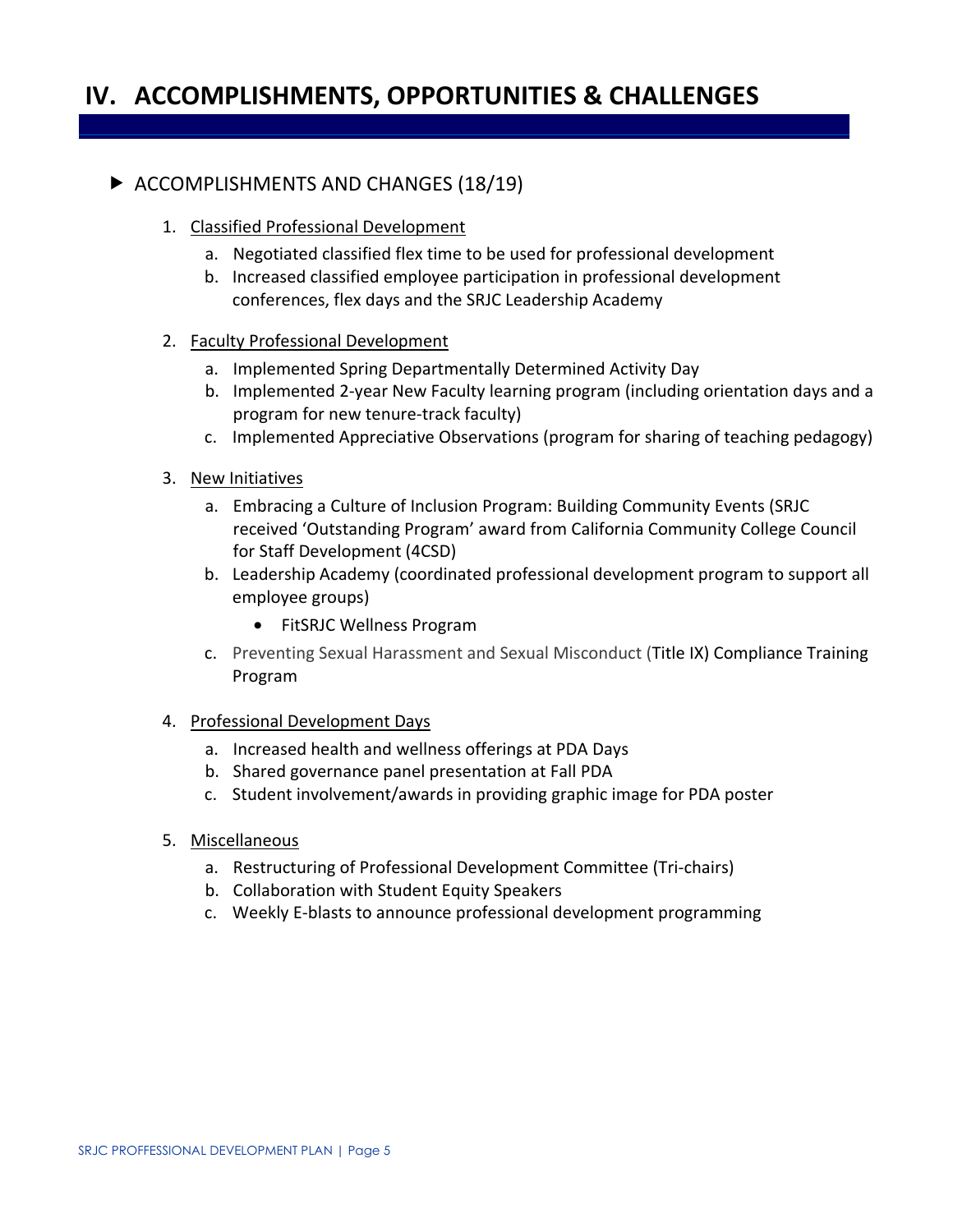# $\triangleright$  OPPORTUNITIES (19/20 - 20/21)

- 1. All Employee Groups: Provide integrated Professional Development activities across constituent groups to promote inclusion, expertise, morale and teambuilding through the following topics and funding opportunities:
	- a. Embracing a Culture of Inclusion Training Program (continue offering inclusion trainings at new hire orientations as well as continuation of 'Building Community' events)
	- b. Leadership Academy (second cohort started in January 2019)
	- c. Professional Development Days
	- d. Employee Safety
	- e. Student Equity Learning Series
	- f. Sustainability
	- g. Wellness: Mindfulness Series and fitSRJC
	- h. District-wide Leadership panel representing all constitute groups
- 2. Classified: Increase Opportunities and Participation
	- a. Develop Appreciative Observations program for Classified staff (job shadowing program for continuous improvement of job responsibilities)
	- b. Develop plan for use of Classified Professional Development block grant funds
	- c. Encourage classified offerings of workshops
	- d. Publicize new contract language incorporating flex language to support classified participation at PDA and workshops
- 3. Faculty: Participation and Program Improvement
	- a. Evaluate and increase a variety of Flex Activities for Faculty
	- b. Develop new Career Education Program Coordinators training/orientation through Workforce Development
	- c. Encourage funding opportunities for faculty professional development (100th Anniversary funds; FFAS; Equity; Strong Workforce; Guided Pathways)
	- d. Incorporate professional development for major statewide initiatives (AB 705; Equity; Stronger Workforce; Guided Pathways)
	- e. Invite feedback from AFA, AS, and faculty through surveys and listening sessions
		- New Faculty Learning Experience (including adjunct faculty)
		- PDA and other flex activities
		- Departmentally Developed Activity Day
		- PGI Committee
	- f. Offer Spring Appreciative Observation for all faculty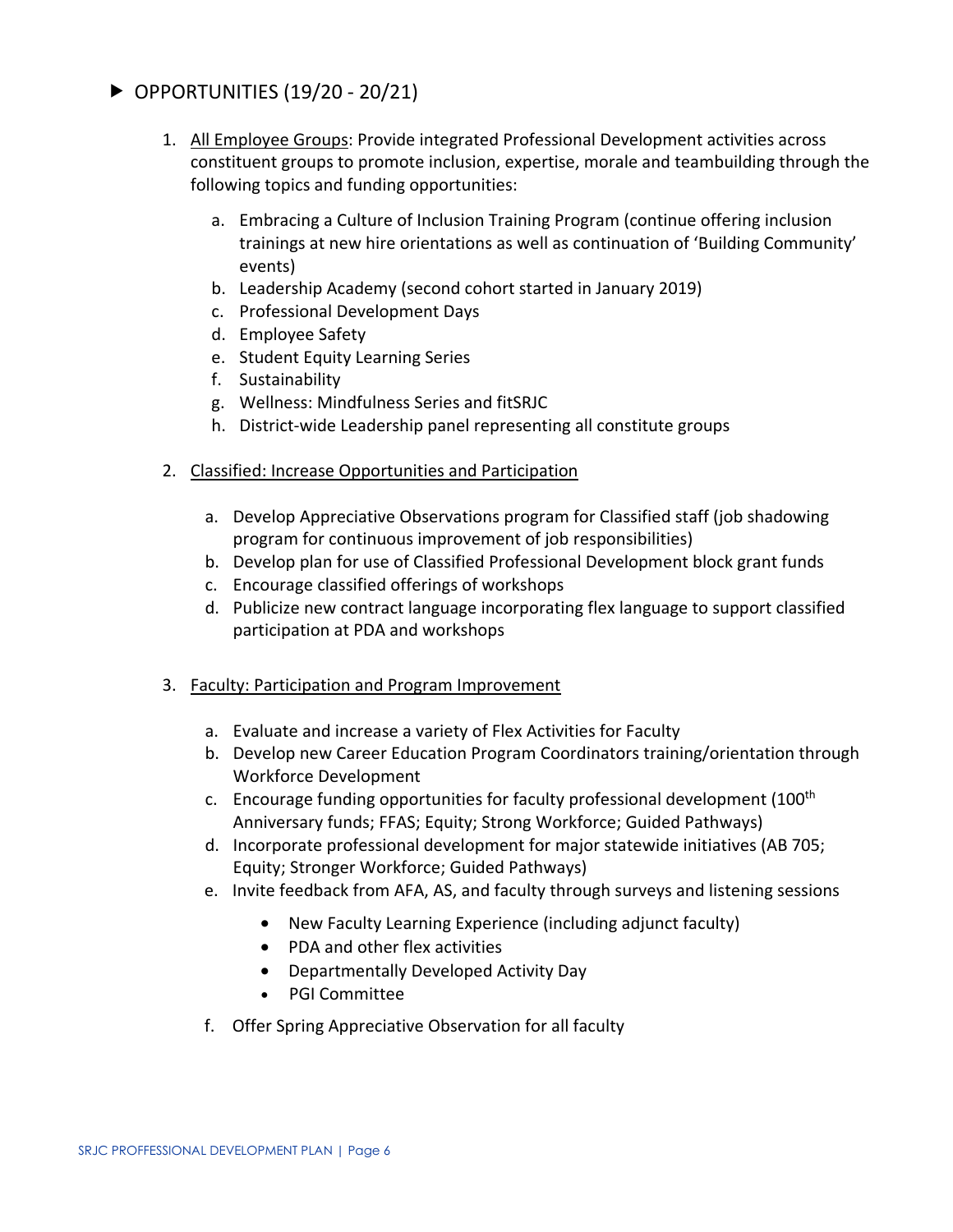- 4. Management Team: Provide training to assist managers with understanding the culture and content/knowledge/skills to increase success and effectiveness in their leadership roles
	- a. Develop Management Training and Orientation programs
	- b. Explore other funding opportunities
	- c. Participate in the development of the plan for the use of Classified Professional Development funding relative to trainings appropriate for Classified Managers and Administrators
	- d. Provide ongoing management training through PDA workshops
- 5. Develop and implement the Professional Development Plan

# ▶ ACCOMPLISHMENTS AND CHANGES (19/20 - 21/22)

## 1. New Initiatives

- a. COVID Prevention Training
- b. Re-envisioning of Professional Development webpages
- c. Conversion to 'Forever Flex' options
- d. Modifying Appreciative Observations Program to be more flexible
- e. Embracing a Culture of Inclusion (ECI) New Hire Mixers
- f. ECI and employee affinity group collaboration/workshops
- g. Technology trainings through Distance Education for converting to remote instruction
- h. Increase in DEIA professional development offerings to address social justice movement

## 2. Professional Development Days

- a. Converted to online PDA days due to pandemic, starting in Fall 2020 (attendance increased from approximately 400 to 500 participants)
- b. Converted to hybrid PDA as conditions improved, starting in Spring 2022
- c. Fall 2020 PDA: Lasana Hotep plenary presentation
- d. Spring 2021 PDA: Juana Maria Rodriguez selected by Tauzer Lecture Committee
- e. Fall 2021 PDA: Jeremy Smotherman plenary presentation
- f. Spring 2022 PDA: Nikki Slovak Tauzer Lecture (first Tauzer since Spring 2020)
- g. Spring 2022 PDA: ECI/Employee Affinity Group Workshop: Facilitating Inclusive Meetings Panel presentation
- h. Fall 2022 PDA: DEIA Focus for plenary presentation and workshops
- i. Public Health Officials Panel Presentations
- j. Innovative Activity Award for Fall PDA from California Community College Council for Staff Development (4CSD)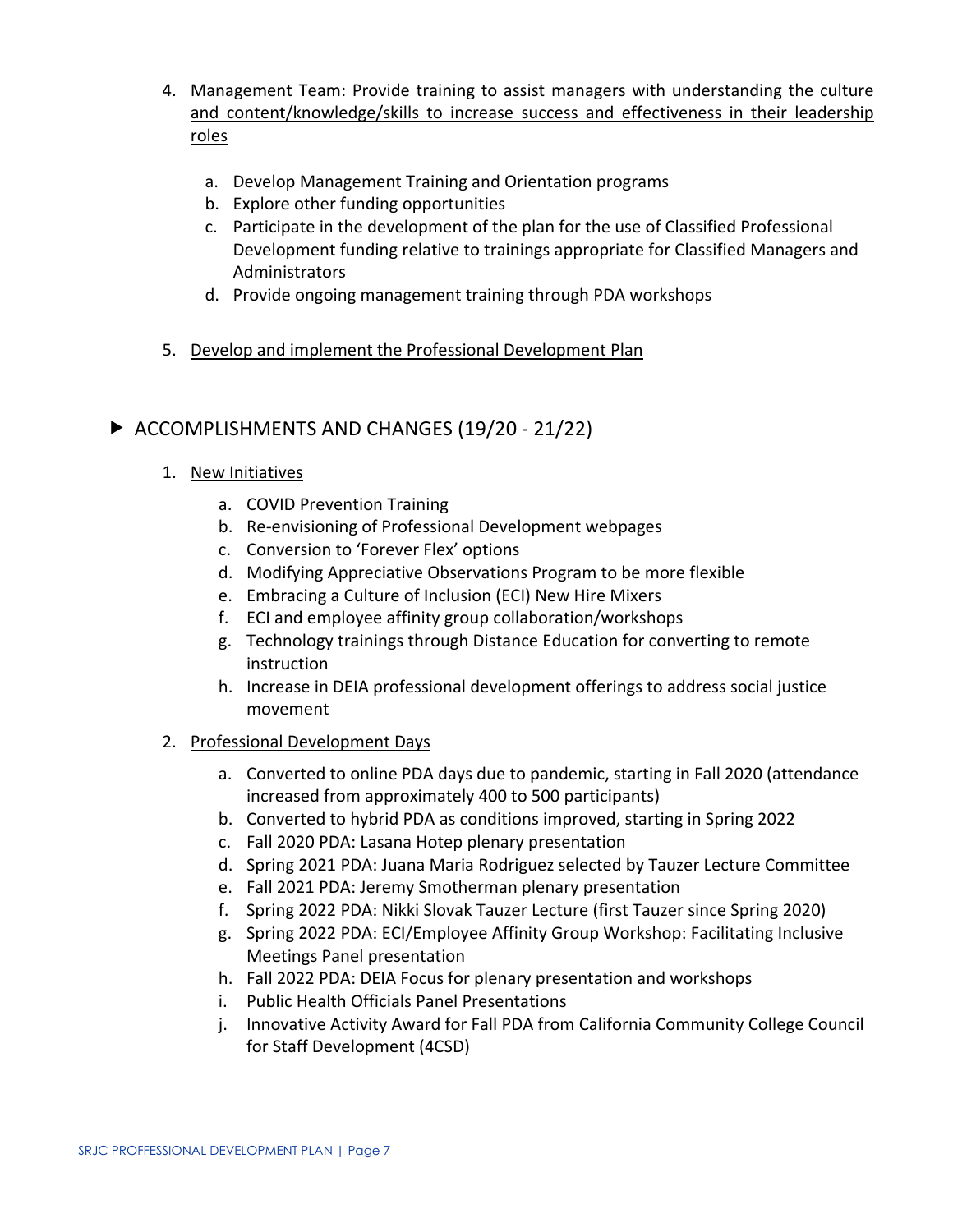- $\triangleright$  OPPORTUNITIES (21/22 22/23)
	- 1. Mandatory professional development for classified, faculty and management on topics related to diversity, equity, inclusion and anti-racism
	- 2. Ongoing professional development opportunities and discussion groups on topics related to diversity, equity, inclusion and anti-racism (Increase in EEO funding)
	- 3. Ongoing professional development opportunities for classified, faculty and management on topics related to technology
	- 4. Establish ongoing funding for Professional Development
	- 5. Consolidate resources on District-wide training on diversity, equity, inclusion and antiracism topics.
	- 6. Continued development of Professional Development webpages and updates to pathways/themes for professional development opportunities and flex options.
	- 7. Development and implementation of Courageous Leaders Academy (ECI and Employee Affinity Group collaboration)
	- 8. New Hire Mixer in Fall 2022 to welcome all new hires since Spring 2020
	- 9. Changes to faculty professional development program, including new hire orientation and learning experience programs
- $\triangleright$  CHALLENGES (19/20 21/22)
	- 1. Converting to remote instruction and services and returning to onsite instruction and services due to the COVID-19 pandemic
	- 2. Shifting focus of professional developing opportunities to provide awareness of Racial Justice Movement to meet the needs of our community
	- 3. Securing funding to provide internal and external professional development opportunities for our community, especially for Faculty and Educational Administrators
	- 4. Managing statewide initiatives governed by the Chancellor's Office
	- 5. Addressing capacity of Human Resources department staff to support new Professional Development initiatives with lack of staffing
	- 6. Enhancing professional development opportunities for all employee groups while addressing faculty input about the need to increase professional development opportunities for learning and continuous improvement in teaching disciplines

# $\blacktriangleright$  CHALLENGES (22/23)

- 1. Building community post-pandemic while addressing health and safety issues
- 2. Bringing the community back on campus and providing more in-person PD opportunities.
- 3. Unpredictable nature of the pandemic.
- 4. Reorienting all new employees hired since Spring 2020.
- 5. Keeping momentum of DEIA PD opportunities at PDA to be offered all year long.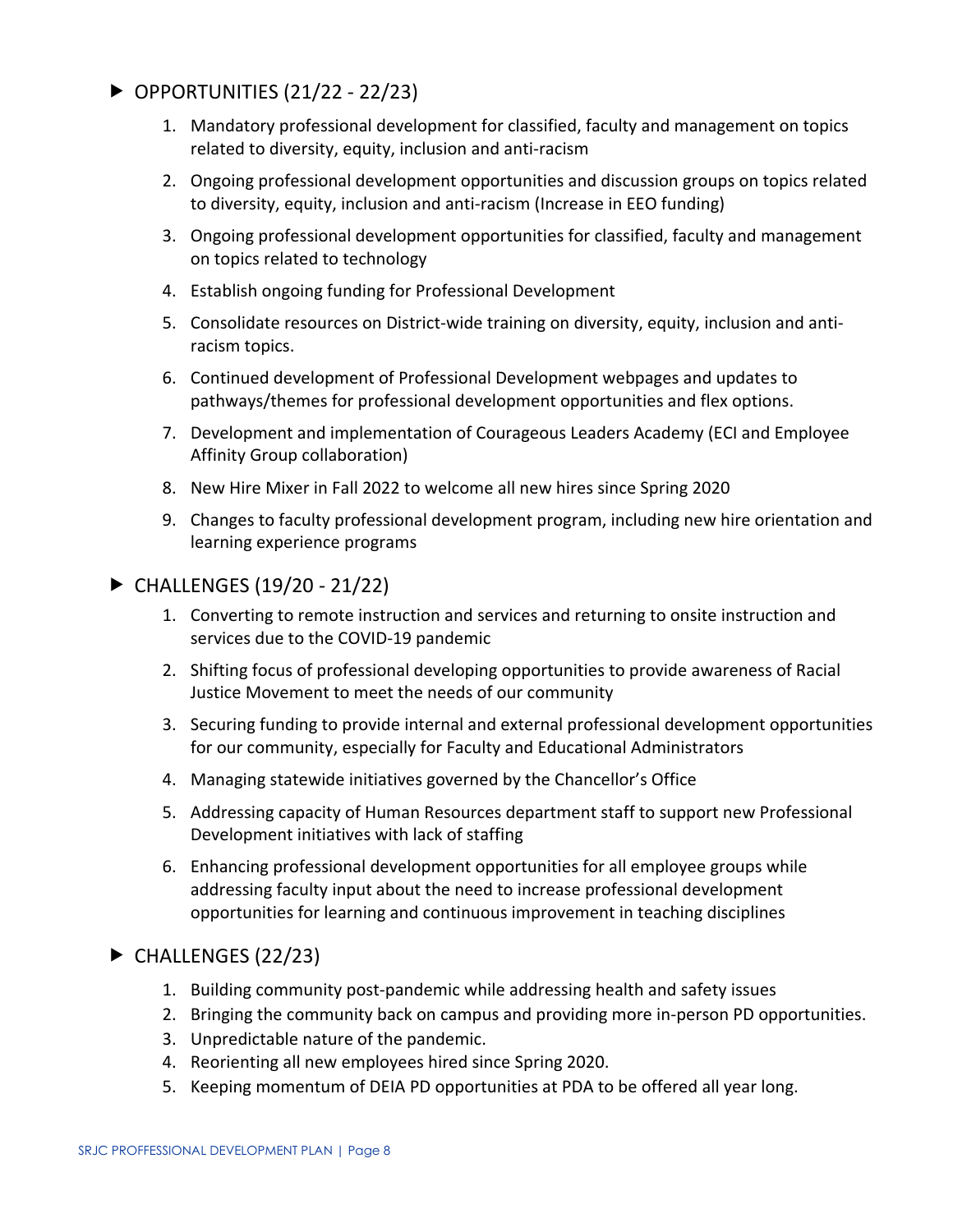# **V.PROFESSIONAL DEVELOPMENT FUNDING**

#### **FUNDING SOURCES**

- 1. General Fund allocation
	- a. Faculty Professional Development Coordinators
	- b. Minimal operating expenses
- 2. Specialized funding
	- a. Classified Professional Development Block Grant (focus on professional development that supports The CCCCO Vision for Success)
	- b. Leadership Academy
	- c. SRJC Foundation
	- d. Bea Griffiths Classified Professional Development Scholarship
	- e. Faculty Fund for Advanced Studies
	- f. Petaluma Friends Association
- 3. Coordination with categorical funding sources
	- a. Student Equity/Student Success
	- b. Equal Employment Opportunity/Multiple Methods
	- c. Career Technical Education

# **VI. APPENDIX**

Accreditation Standards [\(Accreditation Self-Evaluation Report\)](https://accreditation.santarosa.edu/accreditation-2022)

The District meets the following accreditation standards related to professional development:

- III.A.7 An institution with part time and adjunct faculty has employment policies and practices which provide for their orientation, oversight, evaluation, and professional development. The institution provides opportunities for integration of part time and adjunct faculty into the life of the institution.
- III.A.14 The institution plans for and provides all personnel with appropriate opportunities for continued professional development, consistent with the institutional mission and based on evolving pedagogy, technology, and learning needs. The institution systematically evaluates professional development programs and uses the results of these evaluations as the basis for improvement.